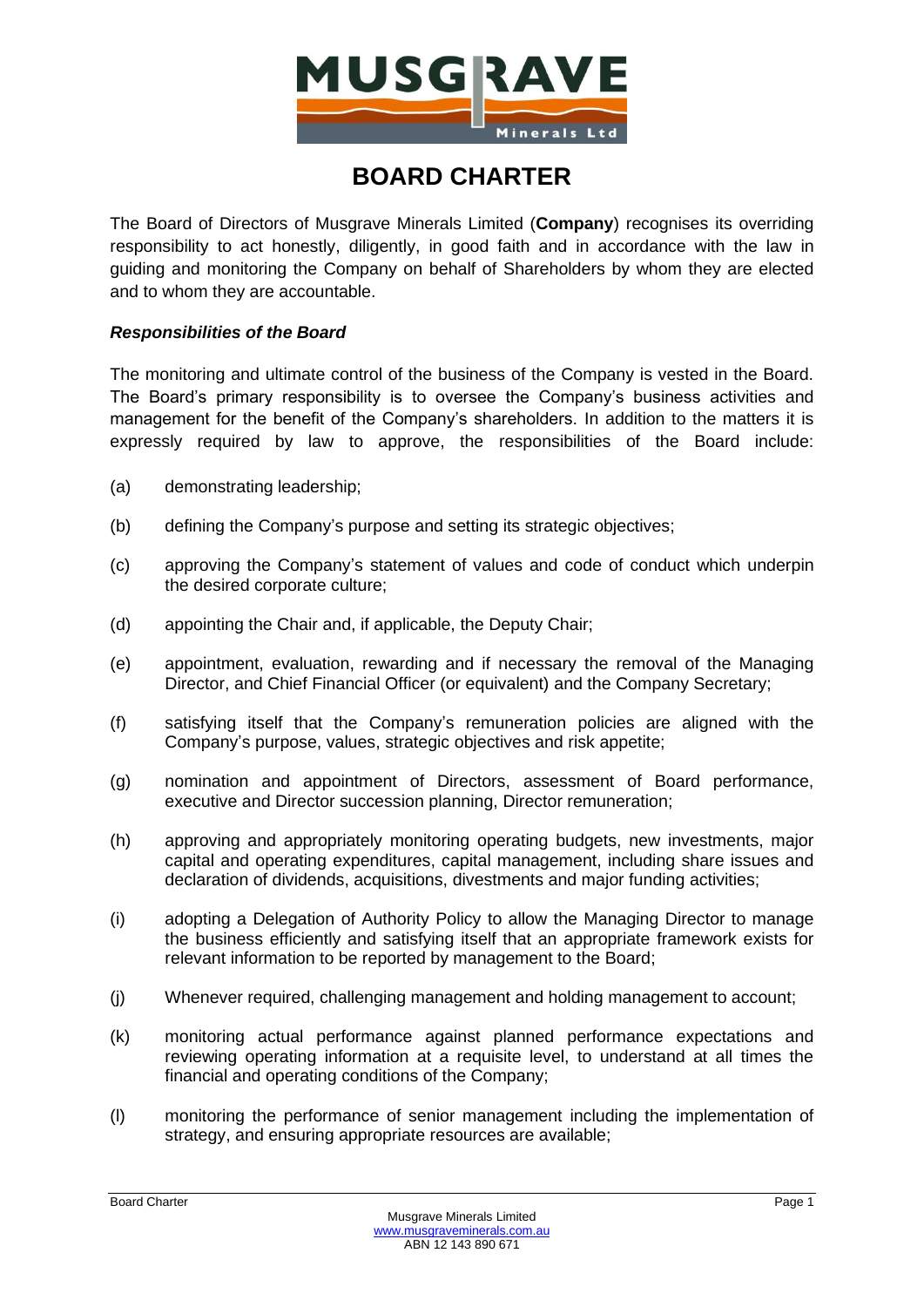- (m) setting the risk appetite within which management is expected to operate and satisfying itself that an appropriate risk management framework is in place (for both financial and non-financial risk), and ensuring that the Company is appropriately positioned to manage those risks;
- (n) overseeing the management of safety, occupational health and environmental matters;
- (o) satisfying itself that the financial statements of the Company fairly and accurately set out the financial position and financial performance of the Company for the period under review;
- (p) satisfying itself that there are appropriate reporting systems and controls in place to assure the Board that proper operational, financial, compliance, and internal control processes are in place and functioning appropriately;
- (q) to ensure that appropriate internal and external audit arrangements are in place and operating effectively;
- (r) having a framework in place to help ensure that the Company acts legally, ethically and responsibly on all matters consistent with the code of conduct and Company policy;
- (s) overseeing the Company's process for making timely and balanced disclosure of all material information concerning the Company that a reasonable person would expect to have a material effect on the price or value of the Company's securities;
- (t) monitoring the effectiveness of the Company's governance practices; and
- (u) reporting to shareholders.

In addition to formal reporting structures, members of the Board are encouraged to have direct communications with management and other employees within the Group to facilitate the carrying out of their duties as Directors.

## *Board Composition*

Board composition is to be reviewed regularly to ensure an appropriate and diverse mix of skills and expertise across its membership to ensure the Board fulfils its responsibilities as well as assisting the Company in achieving its objectives and delivering value to Shareholders.

The Board recognises that Board renewal is critical to performance and the impact of Board tenure on succession planning. In accordance with the Constitution of the Company, Directors (other than the Managing Director) must offer themselves for re-election by shareholders at least every 3 years.

When a new member is to be appointed to the Board, consideration is given to seeking a candidate that has relevant experience, time availability to devote to the position of Director and appropriate skills and expertise that will increase or enhance board diversity and effectiveness. Following such an appointment that Director will stand for re-election by Shareholders at the next annual general meeting.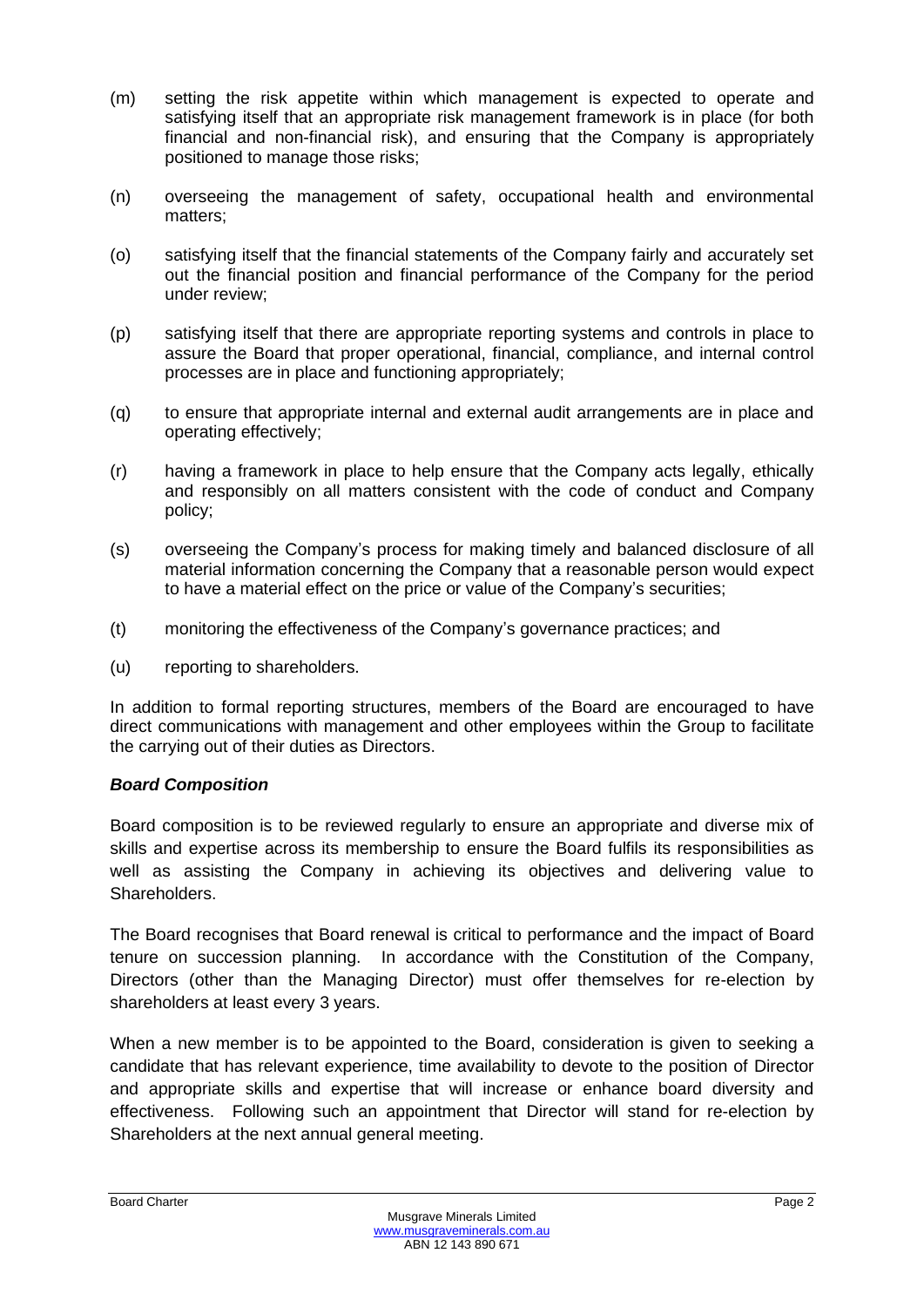## *Board Committees*

Whilst at all times the Board retains full responsibility for guiding and monitoring the Company, in discharging its stewardship it may consider the use of committees. To this end the Board may establish the following committees:

- (a) Audit Committee;
- (b) Nomination Committee; and
- (c) Remuneration Committee.

Members of Committees are appointed by the Board. The Board may appoint, remove or replace members of Committees by resolution.

The minutes of each Committee meeting shall be provided to the Board at the next meeting of the Board following the approval of the Committee meeting minutes.

Where the Board does not consider any benefit, enhancement or efficiency will be gained from establishing a particular separate committee, the full Board will carry out the duties that would ordinarily be assigned to that committee under the terms of reference for that committee.

## *Role of the Chairman*

Where practical the position of Chairman should be held by an independent Non-executive Director and the roles of Chairman and CEO should not be combined.

The Chairman is responsible for leadership of the Board, ensuring its effective operation including the facilitation of effective contribution of all Directors, setting the agenda and conducting the Board and Shareholder meetings.

## *Responsibilities of Management*

The responsibility for the day to day operation and administration of the Company is delegated by the Board to the Managing Director (or equivalent), including:

- (a) Implementing the Company's strategic objectives and instilling and reinforcing its values, while operating within the values, codes of conduct, budget and risk appetite set by the Board;
- (b) Developing business plans, budgets and strategies for the Board's consideration and, to the extent approved by the Board, implementing these plans, budgets and strategies;
- (c) Ensuring appropriate funding arrangements are in place for Company activities;
- (d) Operating the Company's operations within the parameters set by the Board from time to time and keeping the Board informed of all material developments relating to the business and operations to enable the Board to perform its duties;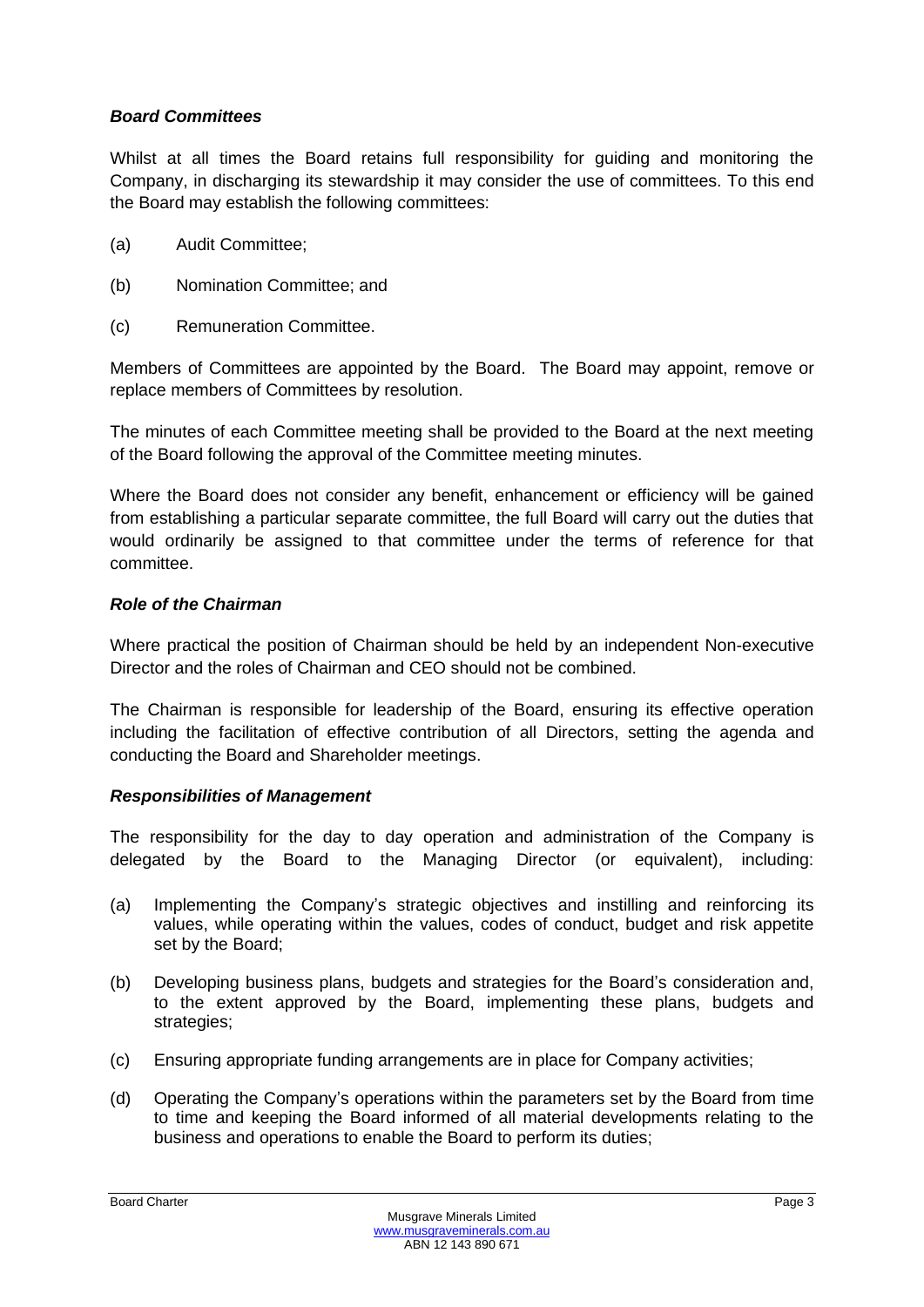- (e) Where proposed transactions, commitments or arrangements exceed the parameters set by the Board, referring the matter to the Board for its consideration and approval;
- (f) Identifying and managing operational and other risks and, where those risks could have a material impact on the Company's business or operations, formulating strategies for managing these risks for consideration by the Board;
- (g) Managing the Company's current financial and other reporting mechanisms to ensure that these mechanisms are functioning effectively to capture all relevant material information on a timely basis;
- (h) Implementing he Company's internal controls, establishing procedures for monitoring these controls and ensuring that such controls and procedures are appropriate and effective;
- (i) Taking all reasonable steps to ensure that the Board is provided with accurate and sufficient information regarding the Company's operations on a timely basis and, in particular, that the Board is made aware of all relevant matters relating to the Company's performance (including future performance, financial conditions, operating results and prospects and potential material risks so that the Board is in an appropriate position to fulfil its corporate governance responsibilities; and
- (j) Implementing all policies, procedures and codes approved by the Board.

# *Company Secretary*

The decision to appoint or remove a Company Secretary is made and approved by the Board.

The Company Secretary is responsible for:

- (a) advising the board and its committees on governance matters;
- (b) monitoring that Board and Committee policy and procedures are followed;
- (c) coordinating timely completion and despatch of Board and Committee papers;
- (d) ensuring the business at Board and Committee meetings is accurately captured in the minutes; and
- (e) assisting with the organisation and facilitation of induction and professional development of Directors.

Each Director is able to communicate directly with the Company Secretary and vice versa.

## *Board and Management*

Whilst there is a clear division between the responsibilities of the Board and management, the Board is responsible for ensuring that management's objectives and activities are aligned with the expectations and risks identified by the Board. The Board has a number of mechanisms in place to ensure this is achieved including:

(a) Board approval and monitoring of a strategic plan;